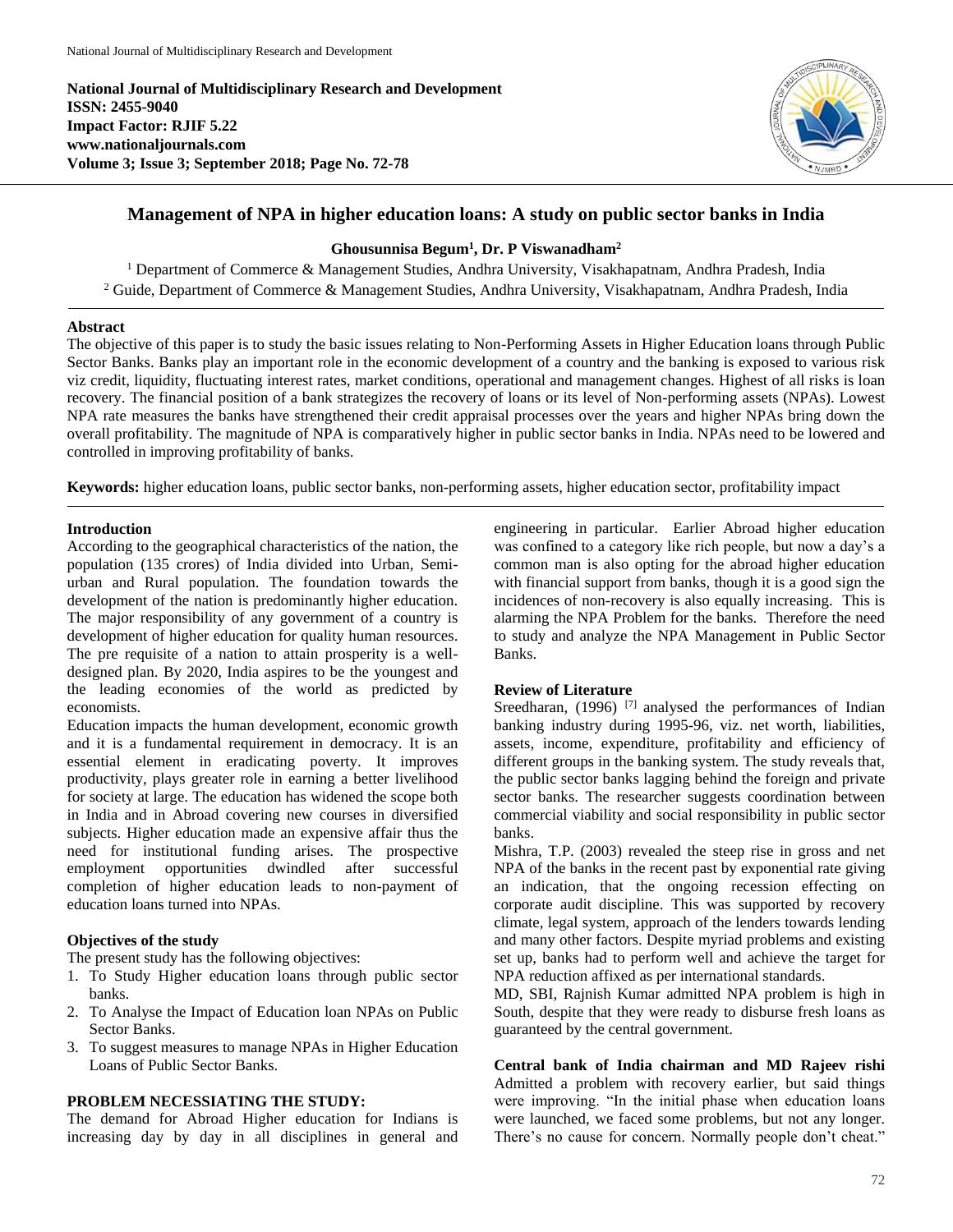Bankers and financial sector firms say it's the small-ticket loans which could turn bad. "There are a lot of new colleges and courses which keep coming up in India. Those colleges and courses need to be evaluated for their potential employability before lending. Banks don't have time to do it and they find it difficult because it's focused work and research is required. Most of the delinquencies are in the smaller-ticket loans which are being given for Indian courses. It's directly proportional to the quality of education.

## **Collection of data**

The secondary data is used in the present study. The secondary data of non-performing assets from 2010-11to 2017-18 were collected from various issues of RBI Bulletins, SBI Annual Reports, News and Journals on Non-Performing Assets.

## **Limitations of the Study**

- 1. An in-depth analysis done on higher education loans nonperforming assets only. The performing assets do not pose any problems to credit management.
- 2. This study is restricted to Public Sector Banks in India.
- 3. Since the part of the study is based on their perceptions, the findings may change over the years in keeping with changes in environmental factor.
- 4. The result of the study may not be applicable to any other banks.
- 5. The present study does not ascertain the views from the borrowers who are not directly concerned with management of non-performing assets.

## **i) Banking Sector**

Bank is a financial intermediary that accepts deposits and lend money to the people and an institution providing the service of transferring money and generating income. The word 'Bank' basically means 'bench or counter' and comes from the middle French word named banque. Due to the significance of banks in the financial system and national economies, they are highly regulated in most countries and now become the part and parcel of everybody's life.

## **a) Banks involved in Education loans in India**

Banks offering Education loans in India some of them are Public Sector banks (Nationalised banks), Private Sector banks, Cooperative Banks and NBSC's (Non-Banking Financial Companies). These companies are directly involved in education loans since they all banks have their own norms of schemes.

(i.e. more than 50%) is held by the government. The shares of these banks are listed on stock exchanges. There are a total of 21 Public Sector Banks alongside 1 state-owned Payments Bank in India.

## **c) Private sector banks**

Private sector banks also known as commercial or stockholder banks – are run by a private individual or group for the purposes of making a profit for the owners and the shareholders.

# **d) Cooperative Banks**

A cooperative bank is a financial institution that is run by its members. These members are at once both the owners and the customers of the bank, by virtue of holding shares in the bank and/or having deposits with them. Cooperative banks are based on the principles of the first labor cooperatives that saw people in the same trade, with the same goals, banding together to protect their common interests.

# **e) Non-Banking Financial Companies (NBFCs)**

A Non-Banking Financial Company (NBFCs) is a company registered under the Companies Act, 1956 of India, engaged in the business of loans and advances, acquisition of shares, stock, bonds, hire-purchase insurance business or chit-fund business but does not include any institution whose principal business includes agriculture, industrial activity or the sale, purchase or construction of immovable property.

# **ii) Higher Education loans in India**

Development of higher education depends on various factors, among which finance plays a major role. Banks play an important role in promoting the education and development of skilled professionals required by an emerging Indian economy. The idea to encourage education loans were first introduced under the Model Education Loan Scheme by Indian Banks Association (IBA) in 2001. In this scheme, interest charged from the first year but it will be paid after the moratorium period (which is the course period plus one year). The Government offers interest subsidy for higher education under Central Sector Interest Subsidy Scheme (CSIS).

# **iii) States proportion in education loans in India**

Education loans, a divide between southern states and the rest of the country. The students in southern states (Tamil Nadu, Kerala, Karnataka, Andhra Pradesh) pursue their studies by taking education loans are more than students from the rest of the country.

# **b) Public Sector Banks**

Public Sector Banks (PSBs) are banks where a majority stake

| <b>State</b>   | 2017-18<br>(in crores) | 2017-18<br>(No. Accounts) | 2016-17<br>(in crores) | 2016-17<br>(No. Accounts) | 2015-16<br>(in crores) | 2015-16<br>(No. Accounts) |
|----------------|------------------------|---------------------------|------------------------|---------------------------|------------------------|---------------------------|
| Tamil Nadu     | 1.932.82               | 188.700                   | 1.832.24               | 156.242                   | 2,056.00               | 194.767                   |
| Kerala         | 1.379.23               | 121.573                   | 1.035.84               | 79,050                    | 1.171.98               | 108.719                   |
| Karnataka      | 1.798.65               | 108.460                   | 1.768.18               | 82,800                    | 1.448.13               | 76.964                    |
| Maharashtra    | .633.53                | 89,064                    | 1.301.81               | 64.830                    | 1.561.06               | 88.547                    |
| Andhra Pradesh | 1.174.23               | 49.849                    | 1.032.21               | 38.616                    | 1.285.55               | 41.948                    |

**Table 1:** State wise Education Loan Portfolio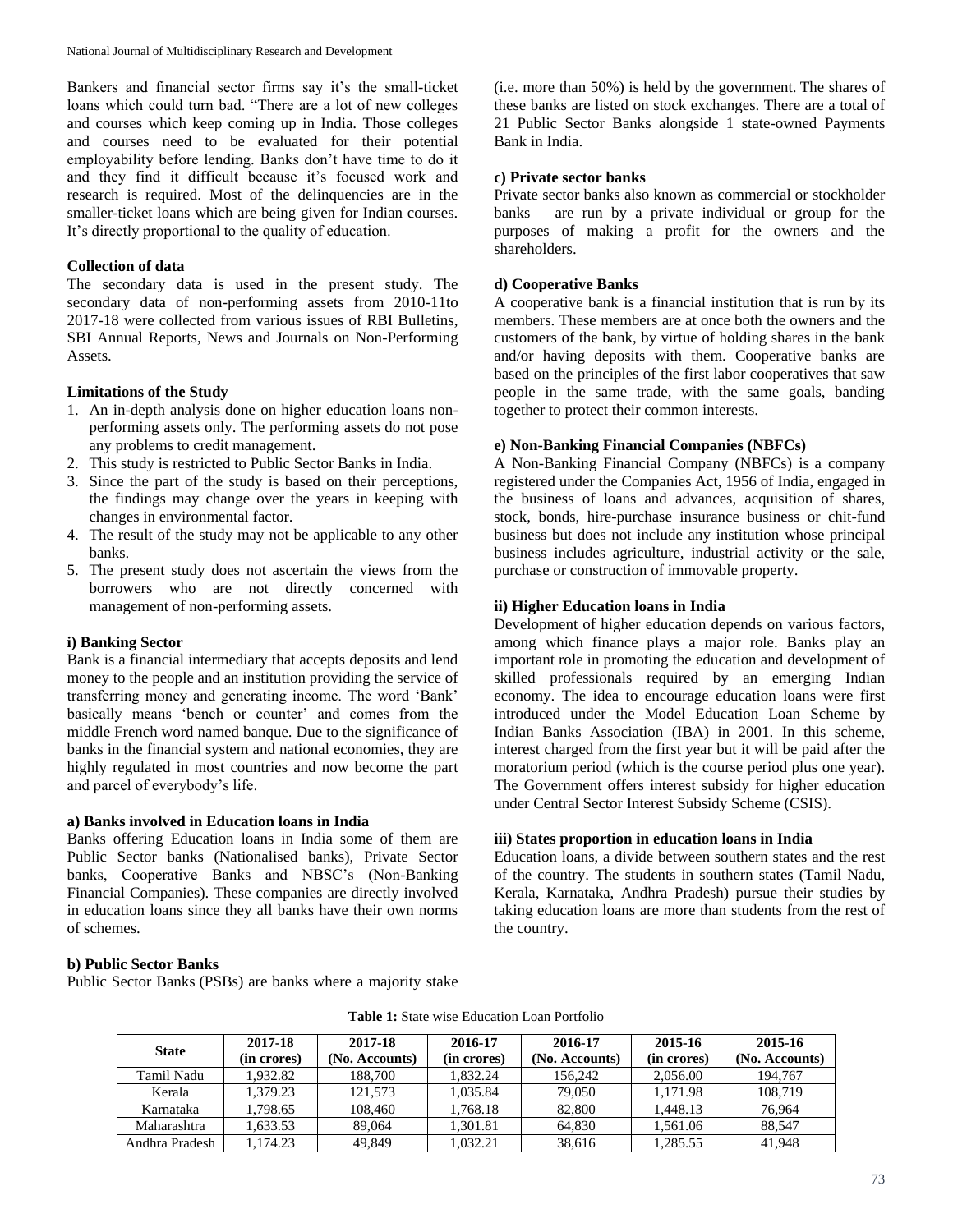| Telangana                     | 973.32   | 31.315  | 887.28     | 24.438  | 170.33    | 28.982  |
|-------------------------------|----------|---------|------------|---------|-----------|---------|
| <sup>c</sup> India<br>Rest of | 5.842.32 | 309.584 | 4.370.06   | 234.310 | 4.742.81  | 246.352 |
| Total                         | .734.10  | 898.545 | . 2.227.62 | 680.286 | 13.435.86 | 786,279 |

*Source***:** Reserve Bank of India

#### **Analysis and Interpretation**

The RBI data on education loans shows that about Rs 13,435 crore were disbursed for 7, 86, 279 loan accounts in the year 2015-16. However, the numbers came down in the year 2016- 17, to Rs 12,227 crore were disbursed for 680,286 loan accounts. The subsequent year, 2017-18, witnessed a rise in the numbers, as Rs 14,734 crore were disbursed for 8, 98, 545 loan accounts.

Tamil Nadu had the maximum number of education loan accounts at 188,700 under which Rs 1,932 crore was disbursed to students of Kerala, Karnataka, Maharashtra and Andhra Pradesh also saw a large number of students availing education loans in the year 2017-18. While Kerala saw disbursal of Rs 1,379 crore for 121,576 loan accounts where Karnataka has 108,460 loan accounts disbursing Rs 1,798 crore and Maharshtra disbursed 1174 crore for 89,064 loan accounts. Andhra Pradesh and Telegana disbursed only 1,174 crore and 973 crore for 49,849 and 31,315 loan accounts which is quite low when compared to other states.





On the contrary, larger states such as Uttar Pradesh, Bihar, Madhya Pradesh, Rajasthan and others have witnessed fewer students applying for education loans. In Bihar, 39,284 students availed Rs. 412 crore in the year 2017-18. In Madhya Pradesh, 30,759 students availed Rs. 479 crore, while in Uttar Pradesh, 30,402 students availed Rs 542 crore.

Interest charged by the PSBs on education loans ranges from 8.60 per cent to 11.50 per cent per annum, depending on the marginal cost of lending rate of the respective bank and the size of the loan.

#### **Education loans-Public Sector Banks**

Public Sector banks are lending a large part to the education sector with backup of government in India. Emphasizing meritorious students from lower socio-economic backgrounds. NBFC participation is lower as compared with the public sector banks. A recent RBI report disclosed that the share of Public Sector Banks (PSBs) including SBI in lending to the education sector is 91.42 per cent.

Private sector banks, which have recently come under the

scanner for corrupt activities, have little concern in promoting education and literacy in India.





### **Analysis and Interpretation**

The major part of education loans around 30% were disbursed by the State Bank of India and Its Associates which is almost one third of total education loans. Public sector banks are involved for 65% of education loans. Public sector banks including SBI group has the highest proportion 95% of portfolio amongst the banks. The reluctance share of only 4% disbursements is related to private sector banks, which shows low participation of private sector banks forming minimal share in the education loan portfolio.

#### **Non-Performing Assets**

Loans and Advances are classified as performing and nonperforming, based on the guidelines/ directives issued by the RBI. Loan Assets become Non-Performing Assets (NPAs) where:

- 1. In respect of term loans, interest and/or installments of principal remains overdue for a period of more than 90 days;
- 2. In respect of Overdraft or Cash Credit advances, the account remains "out of order", i.e. if the outstanding balance exceeds the sanctioned limit/drawing power continuously for a period of 90 days, or if there are no credits continuously for 90 days as on the date of balance sheet, or if the credits are not adequate to cover the interest debited during the same period;
- 3. In respect of bills purchased/ discounted, the bill remains overdue for a period of more than 90 days; However, net-non performing asset does not have a grace period and is immediately calculated and classified as a net non-performing asset. Non-performing assets are typically listed on the balance sheets of banks.

### **Non-Performing Asset (NPA)-GNAP & NNAP**

Banks usually categorize Non-performing assets as Gross Non-performing Assets (GNAP) and Net Non-Performing Assets (NNAP).

GNAP (Gross non-performing assets) refer to the total amount of the debts that a bank failed to collect or the borrower has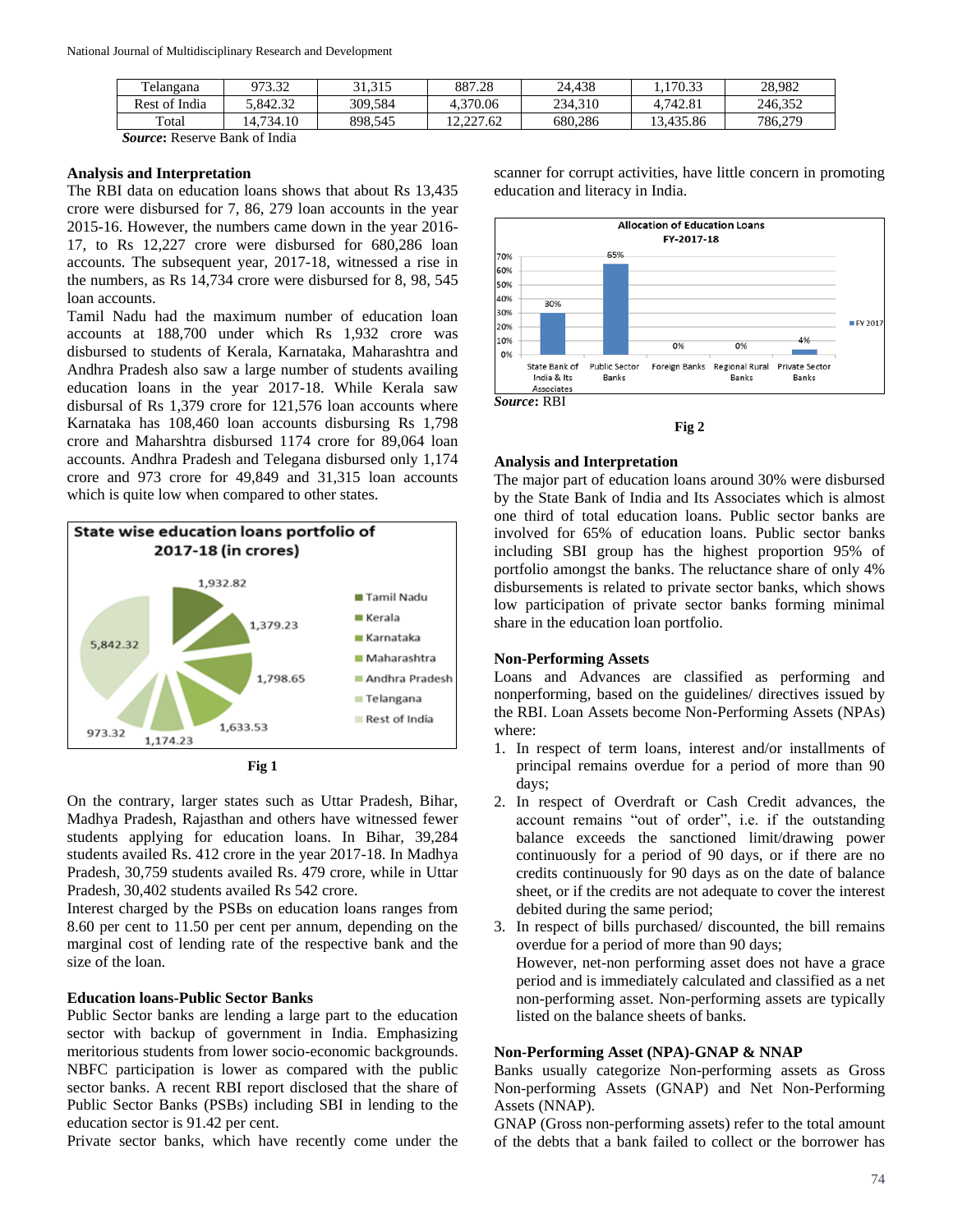failed to honor their contractual obligations of paying both the principal and interest amount. Generally loans categorize as nonperforming after 90 days of nonpayment of interest or principal, which can occur during the term of the loan or at maturity.

On the other hand, NNAP (net-non performing asset) is the amount that results after deducting provision for doubtful and unpaid debts from the sum of the loans defaulted. It is the actual loss of education loans.

### **The Effects of NPAs**

Non-performing assets or loans placed in the balance sheet viz,

- The non-payment of interest or principal reduces cash flow for the lender, which disrupt budgets and decrease earnings.
- Loan loss provisions, which are set aside to cover potential losses, reduce the capital available to provide subsequent loans.
- Actual losses from defaulted loans are determined and written off against earnings.

#### **i) loans & NPAs in Public Sector Banks**

The Public sector banks were badly suffering with Increasing NPAs in Education Loans. Public sector banks extents a large share of education loans due to the government affirmation that public sector unit banks cannot deny education loans to any deserving student.

Non-performing assets of education loans are high in nationalized banks. More than half of education loans are reported default in southern states. Students from Tamil Nadu and Kerala are in the forefront of availing loans. The rise in bad loans in the education loan segment in 2013-2016

coincided with the Indian industry battling overcapacity, demand slowdown, stalling of new projects and defaults by top corporates. Indian banks suffered 142 per cent rise in defaults at a time when tech companies have started laying off employees.

According to an official data, bad loans in the education sector have shown a rising trend in the past three financial years with NPAs nearing 9 per cent of the outstanding by March 2018.

While disbursing the loans, banks follow the Indian Banks Association's (IBA) model education loan scheme, which offers repayment period up to 15 years. Under this scheme, there is a provision for one year moratorium on repayment after completion of studies. Besides, moratorium extends on repayment on account of spells of unemployment, underemployment, 2-3 times during the life cycle of the loan period. In the last financial year, public sector banks (PSBs) disbursed Rs 13,470 crore loan to 7.86 lakh students. As per another set of data, 1.5 lakh students from Tamil Nadu availed education loan last year followed by Kerala (99,314) and Karnataka (90,630).

**Table 2:** Analysis of Loans & NPAs (Public Sector Banks)

| (in crores) |                                        |             |                                   |  |  |  |
|-------------|----------------------------------------|-------------|-----------------------------------|--|--|--|
| Year        | Outstanding<br><b>Educatioon Loans</b> | <b>NPAs</b> | <b>NPA-Total</b><br>Loans $(\% )$ |  |  |  |
| 2012-13     | 48.382                                 | 2,615.00    | 5.40%                             |  |  |  |
| 2013-14     | 59.834                                 | 3,439.00    | 5.75%                             |  |  |  |
| 2014-15     | 62.244                                 | 3,385.00    | 5.44%                             |  |  |  |
| 2015-16     | 68,133                                 | 5,006.00    | 7.35%                             |  |  |  |
| 2016-17     | 72,818                                 | 5,339.00    | 7.33%                             |  |  |  |
| 2017-18     | 71,725                                 | 6,434.62    | 8.97%                             |  |  |  |

*Source***:** RBI



#### **Analysis and Interpretation**

The outstanding education loan portfolio for all commercial banks is at around Rs 71,725 crore as on March 2018, as per the latest data released by RBI. The NPA in this segment has risen to 8.97 per cent of the total education loan book for all commercial banks in fiscal 2017-18, as against 7.33 per cent in 2017-18. The trend shows the gradual increase which is 5.40% 2012-13, 5.75% in 2013-14 and 5.44% in 2014-15. There is a sudden increase in NPAs in the year 2015-16 of 7.35% which increased to 8.15% in 2017-18. This trend is due to lack of placements after completion of courses.

SBI's NPA in education loans was estimated at Rs 538 crore, followed by Punjab National Bank at Rs 478 crore as on March 2017.

## **ii) Major Public Sector Banks Outstanding Education Loan Portfolio**

The major banks in Public Sector has large NPAs in 2017 and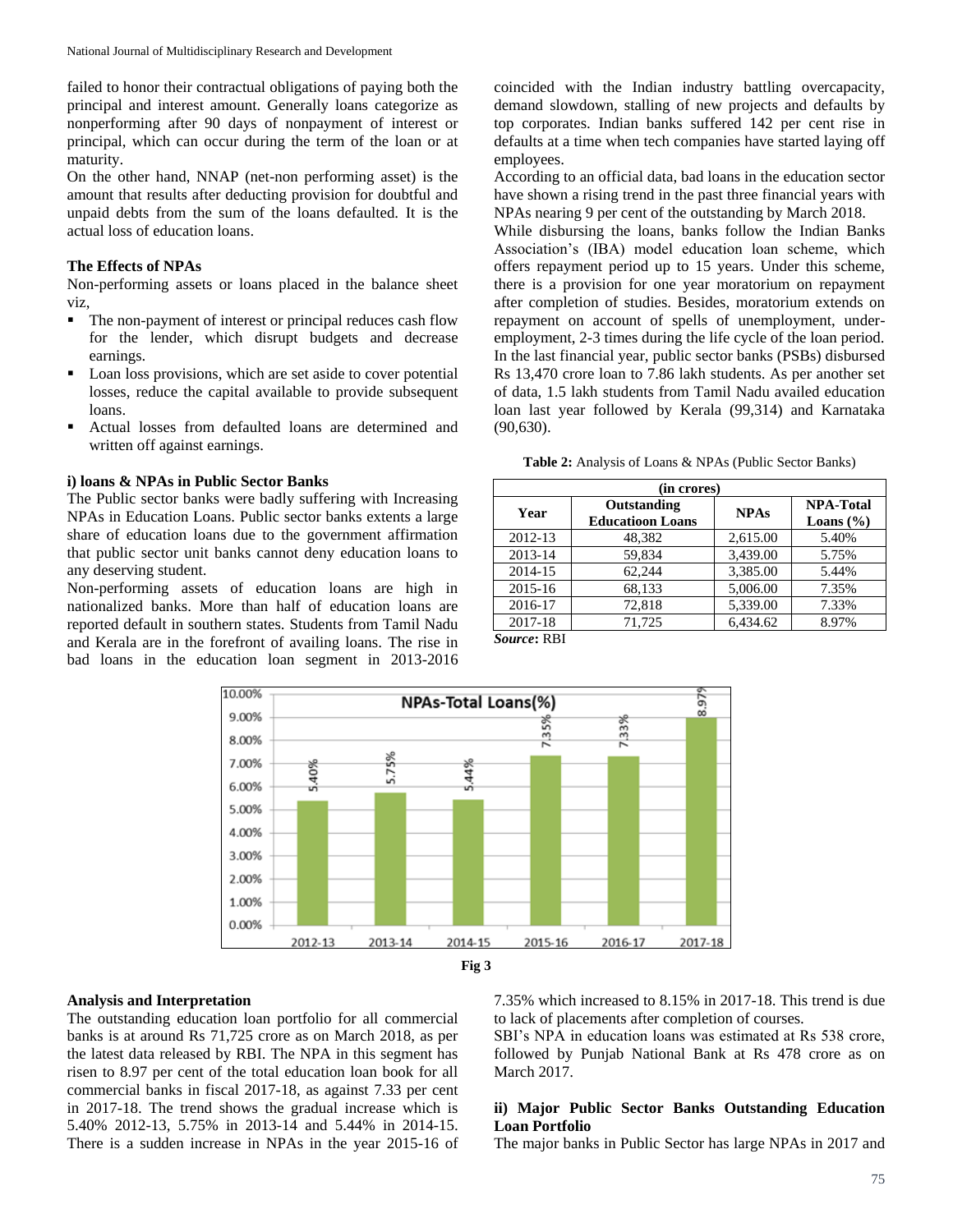it is in increasing trend as per latest news. As per the documented data by the ministry in the Lok Sabha and numbers put out by PSBs in their annual reports and/or investor presentations, seven PSBs had a double-digit gross NPA ratio as a share of their education loan portfolio, as on March 31, 2017.

**Table 3:** Major Public Sector Banks Outstanding Education Loan Portfolio

| <b>Name of the Bank</b>     | Outst. As on<br><b>March, 2017</b> | NPAs as on<br><b>March, 2017</b> | $%$ of<br><b>NPAs</b> |
|-----------------------------|------------------------------------|----------------------------------|-----------------------|
| Indian Bank                 | 3,642.96                           | 671.37                           | 18.43%                |
| Central Bank of India       | 1,909.00                           | 317.65                           | 16.64%                |
| Bank of Baroda              | 2,054.00                           | 331.31                           | 16.13%                |
| United Bank of India        | 454.00                             | 56.24                            | 12.39%                |
| Syndicate Bank              | 2,893.00                           | 343.00                           | 11.86%                |
| Oriental Bank of Commerce   | 1,194.45                           | 137.41                           | 11.50%                |
| <b>Corporation Bank</b>     | 1,602.00                           | 167.10                           | 10.43%                |
| <b>Punjab National Bank</b> | 5,278.56                           | 478.03                           | 9.05%                 |
| Union Bank of India         | 3.020.00                           | 253.49                           | 8.39%                 |
| Indian Overseas Bank        | 4,792.00                           | 384.20                           | 8.02%                 |

*Source***:** Ministry of Finance Banks





## **Analysis and Interpretation**

As per date released by the Ministry of Finance, Public-sector banks (PSBs) ended FY17 with bad loan ratios in the education loans category as high as 18% in some cases. Seven PSBs had a double-digit gross NPA ratio.

At 18.43%, Chennai-based Indian Bank had the poorest NPA ratio among PSBs, followed by Central Bank of India (16.64%) and Bank of Baroda (16.13%). The average NPA ratio of 18 PSBs was 8.89% at the end of FY17. This figure does not account for the NPA ratios of State Bank of India (SBI) and its associates, IDBI Bank and UCO Bank. Their ratios could not be ascertained as the value of their education loan portfolios was not readily available. In absolute terms, SBI and associates saw NPAs worth Rs 891.94 crore in education loans, while the numbers for UCO Bank and IDBI Bank were Rs 346.71 crore and Rs 35.58 crore, respectively. Analysts have earlier flagged the worsening of asset quality in the education loans space. In August 2017, credit rating agency TransUnion CIBIL wrote that small-ticket education loans were seeing high levels of delinquency.

"Loans below Rs 4 lakh given to borrowers of the sub-21 years age-group showed a two to three times higher default rate than the least risky basket," the agency had said in the report. It indicated that there was a strong likelihood that this was caused by few jobs being created for students emerging from category II and III institutions. A spokesperson for Trans Union CIBIL said, "Our findings indicate that while there is growth in amount of education loans disbursed, the quality of education loan portfolios needs to be monitored closely as over 3.5 lakh of these 28 lakh accounts are NPAs (Non-Performing Assets) amounting to Rs 7,000 crore. Our study finds that in this segment as well a joint loan or a loan guaranteed by a credible guarantor reduces delinquency level significantly. As such, steady underwriting practices will ensure profitable loan growth in this very important education loan segment".

## **Conclusion**

This paper motivates, review of the literature, reports on the potential prospects and challenges of the Non-performing assets in higher education loans of public sector banks in India. This article highlights the reasons for an education loans, becoming NPA and remedial measures may be taken.

- Banking industry has undergone a major change after the first phase of economic liberalization; hence the importance of credit management has emerged. In recent times banks are very cautious in extending loan, because of mounting NPAs.
- The Students are taking loans without considering their financial status which causes to effect repayment.
- "The declining growth rate is due to delinquencies experienced by PSBs and lack of specialised lending institutions in the segment. PSBs largely focused on domestic students pursuing under-graduate courses. Further, they usually don't take collateral against the loan, as most loans are below Rs. 0.4 million size, where there is no requirement for collateral. The students couldn't pay back because of lower employment opportunities after completing such courses,"
- As per the data compiled by the Indian Banks' Association (IBA), the total outstanding education loan at end of the fiscal 2016-17 was Rs 67,678.5 crore, out of which Rs 5,191.72 crore was NPA.
- Mr. Rajnish Kumar the MD of SBI admitted that NPA problem is high southern states, eventhough they were ready to disburse fresh loans guaranteed by the central government. The then Finance Minister Pranab Mukherjee had announced a credit guarantee fund in the budget to cover loans up to Rs 7.5 lakh without any collateral security and third-party guarantee. Various state governments, including Kerala, had announced their own schemes to repay the loans of students.
- "A lot of new players are looking at this segment as a large opportunity. They are trying to understand how to underwrite risk."
- In the recent times, public sector banks are making an effort to reduce NPAs and in the process they are selling the delinquent loans to asset restructuring companies (ARCs).
- The government is highly struggling to deal with the problem of mounting NPA in the public sector banks and has prapared a mega recapitalization plan to strengthen them.
- The IBA data revealed that the non-performing asset (NPA) in the segment in percentage of the total loan has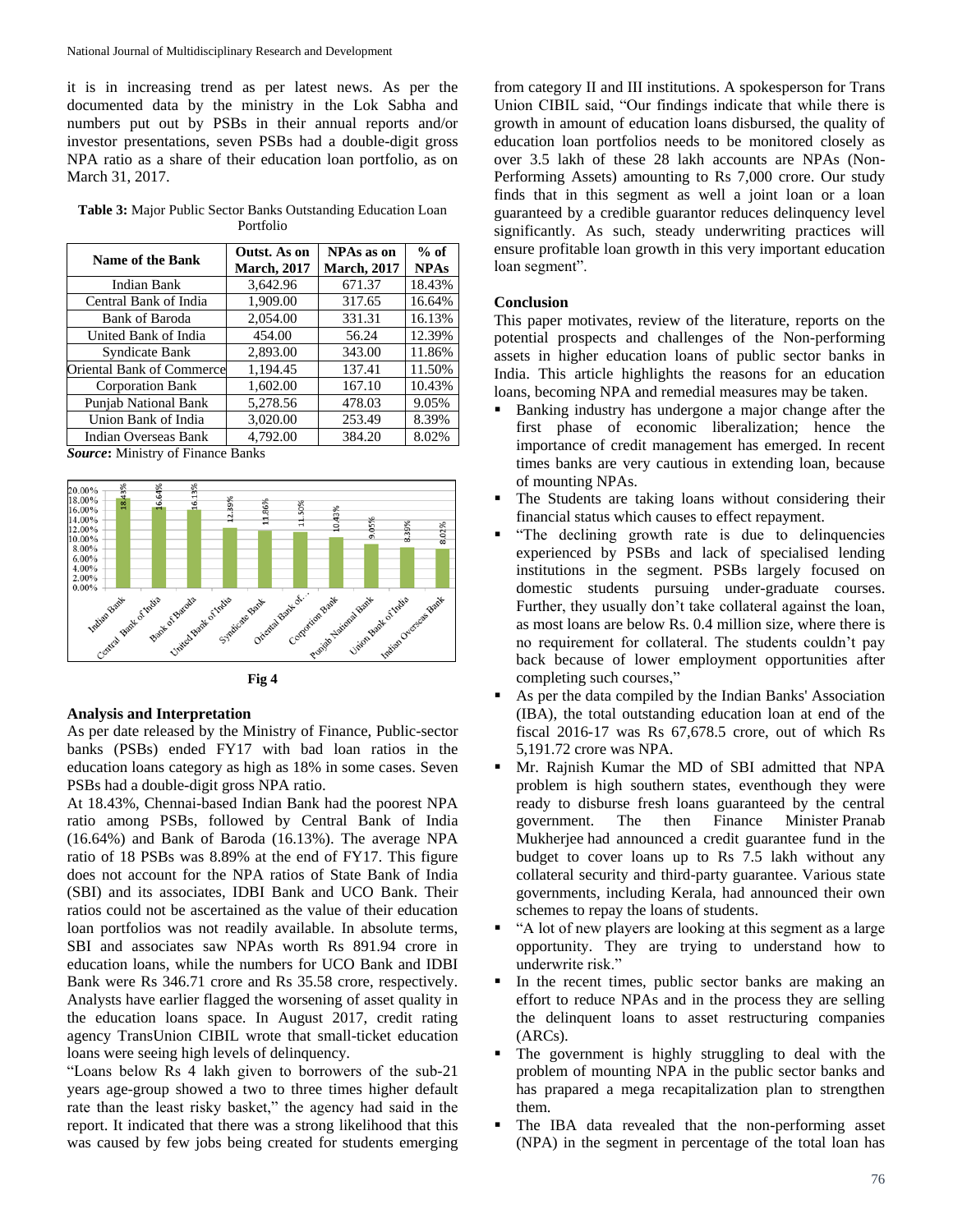been constantly increasing. The NPA was 5.7 per cent in 2014-15, which rose to 7.3 per cent in the following fiscal and further to 7.67 per cent in the last financial year.

- The changes made in the scheme include extension of repayment period to 15 years and the launch of credit guarantee fund scheme for education loan (CGFEL) for up to Rs 7.5 lakh. The CGFEL provides guarantee to the extent of 75 per cent of the defaulted loan.
- As per the IBA data, state-owned Indian Bank accounted for the maximum education sector bad loan, amounting to Rs 671.37 crore as on March 2017. It was followed by the SBI (Rs 538.17 crore) and Punjab National Bank (Rs 478.03 crores)
- Reserve Bank of India (2018) analysed, Rising defaults have forced banks to go slow in disbursing education loans. Banks have reported a flat growth of 0.02 per cent, or just Rs 21 crore, at Rs 72,839 crore in outstanding education loan growth for the year ended March 2018 as against Rs 72,818 crore in March 2017. The Total NPAs stood at Rs 6,336 crore at the end of December 2016, against Rs 2,615 crore in March 2013, this is 8.76 per cent of the total education loan outstanding of Rs 72,336 crore as of December 2016, against Rs 48,382 crore in March 2013.
- The President of Indian Staffing Federation Rituparna Chakraborty, stated that the rise in defaults in education scenario, pointing out that various state governments, especially in Andhra Pradesh, Tamil Nadu and Karnataka, have approved setting up of educational institutions without considering the employment potential. The reason of defaults is oversupply of qualified professionals.
- The penetration in education loan market is only 20%. Still a large untapped potential which can lead to significant growth for lenders and creation of sustainable model for the players in this segment.
- The NPAs on account of education loans in March 2018 stood at `6,434.32 crore, which is about 8.97 per cent of the total NPAs of the banks.
- The government had earlier modified the IBA's Model Education Loan Scheme with a view to reduce the incidence of NPAs segment.

## **Recommendations**

Based on the above discussion, the following specific recommendations are forwarded:

- Arrange the forums where the student and financer can discuss on different issues in relation to the managerial and organizational strategies of the higher education loans. This can help student/borrower, understanding the managerial practices, strategies of higher education loans in India.
- The Government has to take a step to involve public and private companies directly to sanction loans and provide employment for eligible students which will avoid NPAs of Banking sector.
- It is highly recommended, for public and private sector companies to start a scheme of loans for merit students with an agreement of employment for successful candidates in professional courses to avoid NPAs and to encourage higher education in India. This step will

encourage the student to get involved in their courses and they may have a hope of getting employment immediately after completion of course successfully.

- Restrict the dominance of private institutions and high fee structures. Focus on fee structures of private institutions in different professional courses in higher education.
- The academic profile of the student with university credentials for which the student has applied and employability of the student. Extra caution is required especially in the loans of smaller ticket size that are unsecured.
- The regulatory framework also needs some modifications which allow the lender some flexibility in deciding the loan terms including collateral requirement based on the student profile and the employability of the student.
- **Soft approach** to recovering education loans. The government has advised banks to adopt a non-coercive differentiated strategy.

# **Measures to Recover NPAs**

- Lenders generally have four options to recoup some or all losses resulting from nonperforming assets. When companies struggle to service debt, lenders take proactive steps to restructure loans to maintain cash flow and avoid losses.
- The banks can take possession of the collateral and sell it to cover losses and defaulted loans, if loans collateralized by borrowers assets.
- As a last resort, banks can sell bad debts ACS (Asset Reconstruction Companies) steep discounts to companies that specialize in loan collections. Lenders typically sell defaulted loans that are unsecured or when methods of recovery are not cost-effective.

# **References**

- 1. Kapur D, Mehta PB. Indian Higher Education Reform: From Half-Baked Socialism to Half-Baked
- 2. Policies and Perspectives of NPA Reduction in Public Sector Banks to the Indian Banks Association, Mumbai.
- 3. Non-Performing Assets of Indian Public, Private and Foreign Sector Banks: An Empirical Assessment", Icfai Journal of Bank Management.
- 4. Bidani SN. Managing Non-performing Assets in Banks, Vision Books Publications, 2002.
- 5. www.statebankofindia.com
- 6. www.reservebanofinida.com
- 7. Sreedharan M. The Indian Banking Industry"s Dilemma, Express Investment Week. 1996; 16-22, 10-13.
- 8. Kohli. Directed Credit and Financial Reforms, Economic and political weekly. 1997; 32-42, 18-24, 2667-2676.
- 9. http://www.worldometers.info/world-population/indiapopulation/
- 10. Non-Performing Asset (NPA) https://www.investopedia.com/terms/n/nonperforming-assets.asp#ixzz5V1b9oM1f
- 11. Agrawal M. Education in Third World and India: A Development Perspective. New Delhi, Kanishka, 1997**.**
- 12. Mousumi Ghosh H. Educational loans getting lot more easier, Times News Network, 2008, www.timesofindia.com